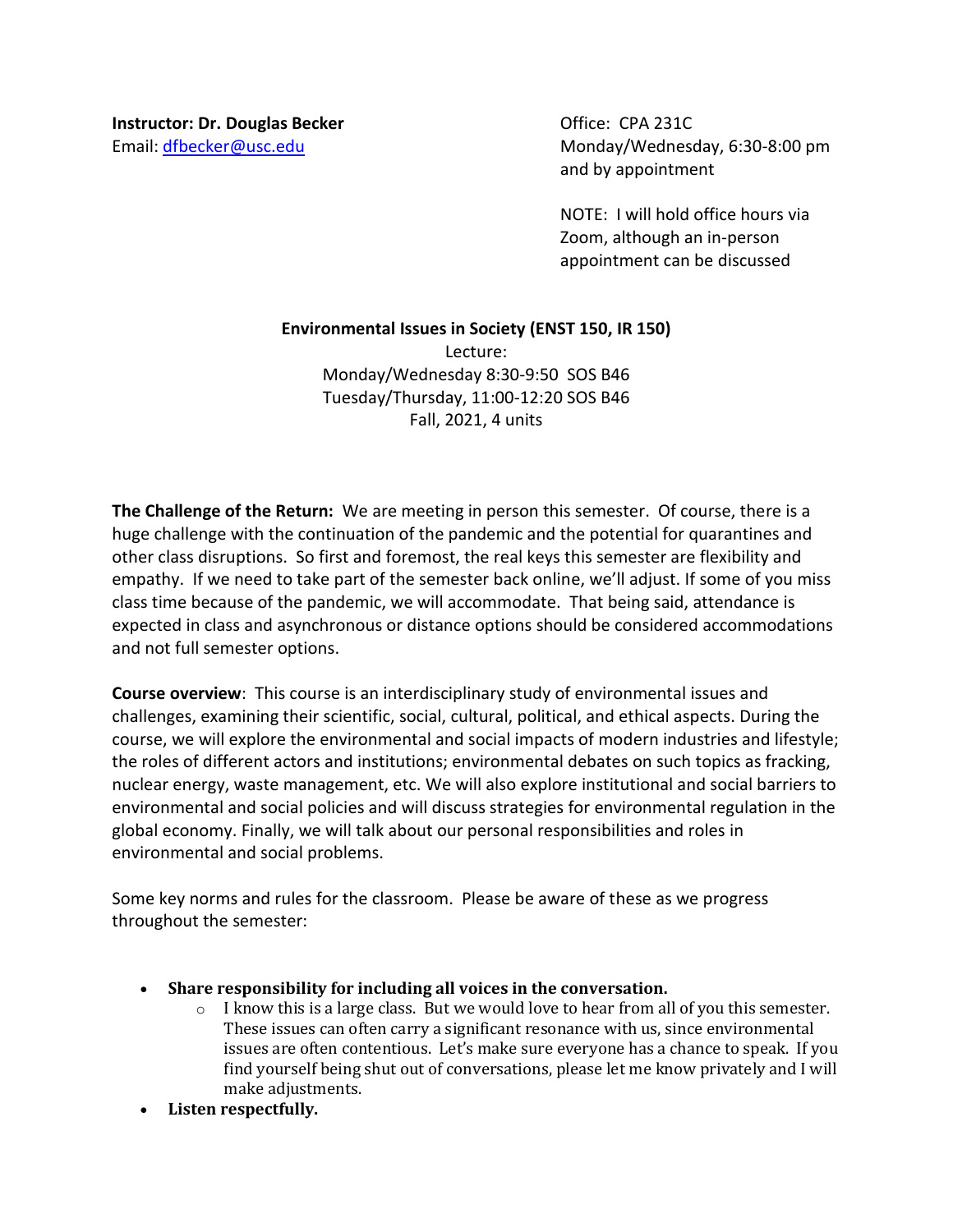- $\circ$  A great classroom is a dialogue. It is not simply my thoughts and you trying to remember them for exams. I want to hear from all of you. And I want you to hear from one another. We need to listen respectfully but also actively and critically.
- **Be open to changing your perspectives based on what you learn from others.**
	- $\circ$  Nothing is more exciting than learning something new. This allows us to evolve our perspectives and develop as scholars. I have learned something new from students every semester I've taught. I change material from semester to semester based on what I have learned. Always be prepared to change your mind.
- **Understand that we are bound to make mistakes** 
	- o I may have been raised Roman Catholic, but I am not infallible. That's a joke I make throughout the semester. I will make mistakes. You will too. We learn from our mistakes, but we can't be afraid to present our work and our thoughts on an issue because we might make one. When we do, we will respectfully update the information and learn from them.
- **Understand that your words have effects on others.**
	- $\circ$  Respect is based on the understanding that words matter. Freedom of speech means we can express ourselves freely. But it does not mean we don't consider the effects these words have on others in the classroom. Please keep that in mind as we progress this semester.
- **Take pair work or small group work seriously.**
	- $\circ$  In particular, we have group assignments and other work in discussion sections that require everyone to participate. Don't be a free rider. And communicate clearly with group members to make sure everyone is able to participate fully.
- **Understand that others will come to these discussions with different experiences from yours.**
	- $\circ$  The best thing about a campus like USC is the rich diversity of the student body. We have students from all over the world. And I think I learned as much as an undergraduate from the conversations I had with my classmates than even from class work. Toleration of different experiences is boring. Revel in them! Learn from one another. And be aware of them.
- **Make an effort to get to know each other.**
	- o I like a class that's loud and boisterous before I come in. Spend some times getting to know each other. The real virtue of being back in person are the people we will meet, the social interactions, the long conversations, and learning from one another. Think of the big class as a chance to get to know a lot more people.
	- **Understand that there are different approaches to solving problems.** This is what we mean by interdisciplinary. We do more than just study different material. We also approach issues differently. It's truly exciting to see the different ways we solve problems and wrestle with material.

# **Text and Readings**

• McKinney et al, *Environmental Science: Systems and Solutions, 6th edition* ISBN: 978- 1284091700. There is an electronic copy available to rent at considerably less cost.

• Additional reading materials for this class will be posted to Blackboard. Students are expected to complete the assigned readings prior to each class.

**Blackboard and E-Mail:** The Blackboard website is our main means of communication. Announcements about class, readings, and assignments will be all posted there. I will use your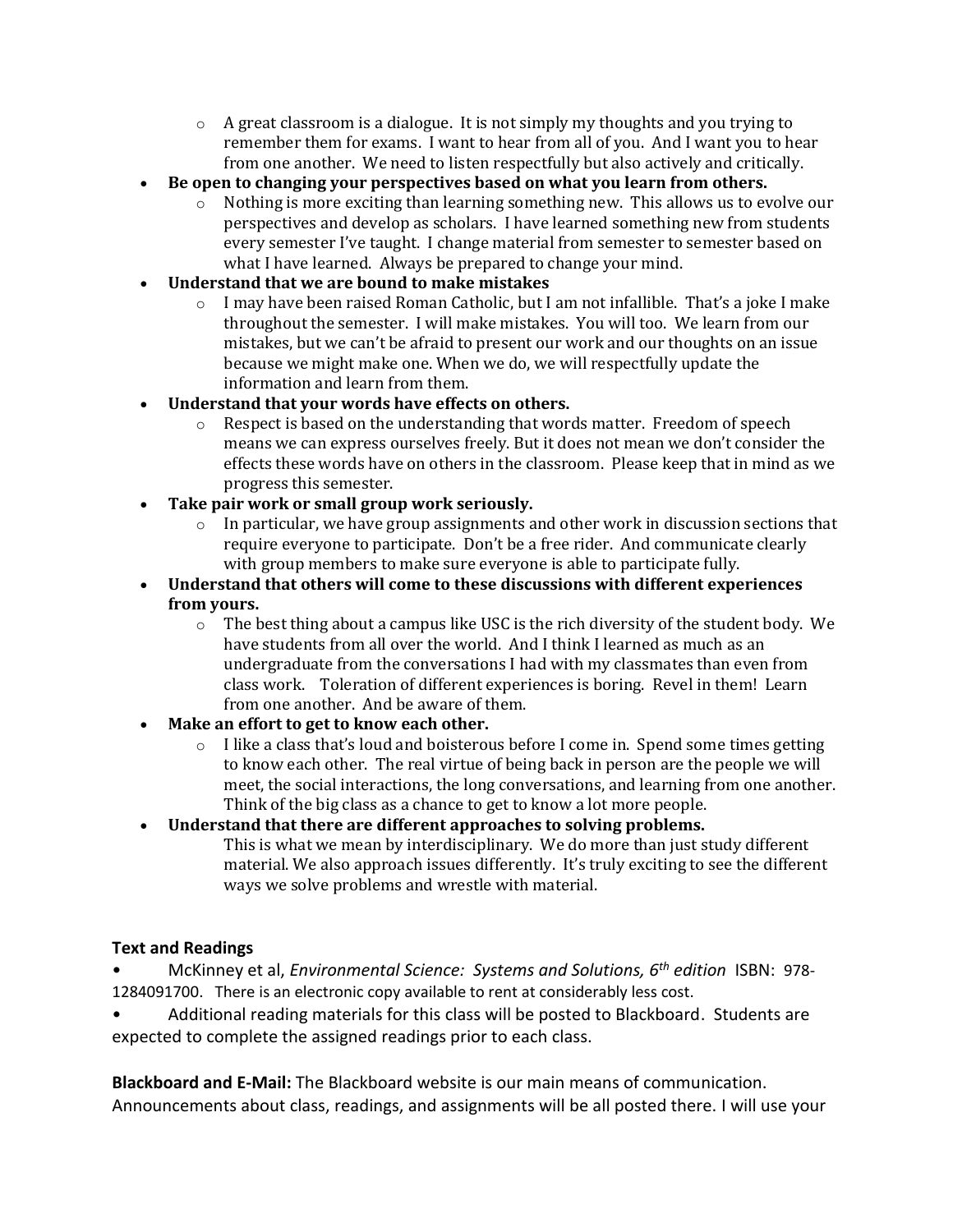official USC email, so please make sure that you check it every day. Related current news articles will be posted in the "Readings" on some weeks. When you email, I will respond within 12 hours with the potential exception of weekends.

**Research paper**: This is a writing-intensive course. Per USC GE requirements, there will be a total of 15 pages of graded writing assignments. We will accomplish this via **a 10-12-page paper**  on environmental issues that will require research and citation of sources. Please use 1-inch margins; double-spaced. (the other writing assignments are in the discussion sections). Required number of sources: **10 per paper**. I will provide more details to the paper with a paper prompt the third week of classes.

## **Learning objectives:**

- 1. Explain an interdisciplinary approach to complex environmental problems using basic tools of policy and international processes;
- 2. Describe the past developments on salient environmental issues, including international political actions as well as domestic environmental policies
- 3. Complete a cooperative project as a member of an interdisciplinary team on complex environmental problems involving multiple competing stakeholders and agendas;
- 4. Critically evaluate the economic and policy ramifications of diverse energy portfolios on air and water quality, climate, and societal stability;
- 5. Understand environmental policies in California including water and energy needs, air quality, marine and coastal issues;
- 6. Evaluate research and write effectively about complex environmental problems using resources directed toward both a specialist and general audiences;
- 7. Critically analyze and apply both quantitative and qualitative data in reasoning and evaluation of both to environmental problems, in proposed solutions, and in consideration of the student's own potential solutions and/or management of the issues

## **Grading**

| Midterm Exam                          | 25%  |
|---------------------------------------|------|
| Research Paper (12-15 pages)          | 25%  |
| Final Exam                            | 30%  |
| Group Presentation in section         | 10%  |
| <b>Discussion section Assignments</b> | 10%  |
|                                       |      |
| Total                                 | 100% |

The midterm and final are both in class and in Blackboard, with both objective and critical analytic components (including essays). The final is cumulative. The paper, as referenced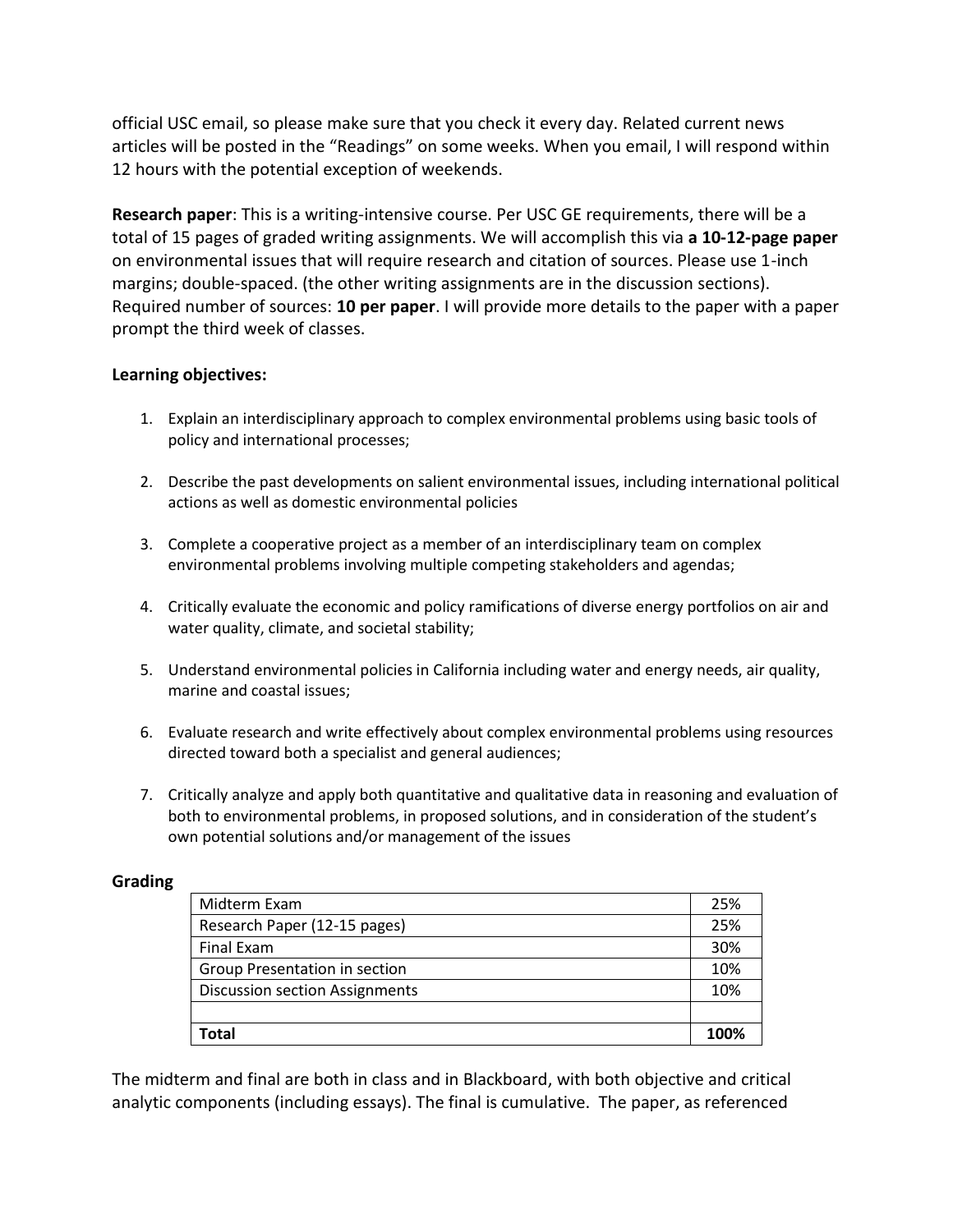above, will require a student select a single environmental issue and explore the nature of the challenge, political discourses on the issue, and proposed solutions. I will post classes on Blackboard. If you do miss a class, or would like to review material, it is available. Grades improved during the pandemic in part because the classes were recorded and posted, and could be reviewed. I also will post Powerpoints used in class. Each student will contribute to a group presentation in the discussion sections. These are groups of 3-4 on a topic selected from a list of topics**. You may not select a group presentation that is the same issue as you research paper.** Finally, there are a couple of homework assignments in the sections. They will be explained in the sections. A NOTE: IF YOU ARE TAKING THE CLASS PASS/NO PASS, IT IS EXTREMELY DIFFICULT TO CHOOSE TO NOT SUBMIT A PAPER AND STILL PASS. You need, by university rule, a 70 to pass in a pass/no pass. So you still need to submit a paper.

## **Grading Scale**

Course final grades will be determined using the following scale

- A 93-100 A- 90-92 B+ 87-89 B 83-86 B- 80-82 C+ 77-79 C 73-76 C- 70-72 D+ 67-69 D 63-66 D- 60-62
- F 59 and below

# **Grading and Correction of Grades**

Excerpts for this section have been taken from the University Grading Handbook, located at <http://www.usc.edu/dept/ARR/grades/gradinghandbook/gradingpolicies.html> Please see the link for more details on grading concerns.

A grade of Missing Grade (MG) "should only be assigned in unique or unusual situations... for those cases in which a student does not complete work for the course before the semester ends. All missing grades must be resolved by the instructor through the Correction of Grade Process. One calendar year is allowed to resolve a MG. If an MG is not resolved [within] one year the grade is changed to [Unofficial Withdrawal] UW and will be calculated into the grade point average a zero grade points.

A grade of Incomplete (IN) "is assigned when work is not completed because of documented illness or other 'emergency' occurring after the twelfth week of the semester (or  $12<sup>th</sup>$  week equivalency for any course scheduled for less than 15 weeks)."

## **Course Schedule**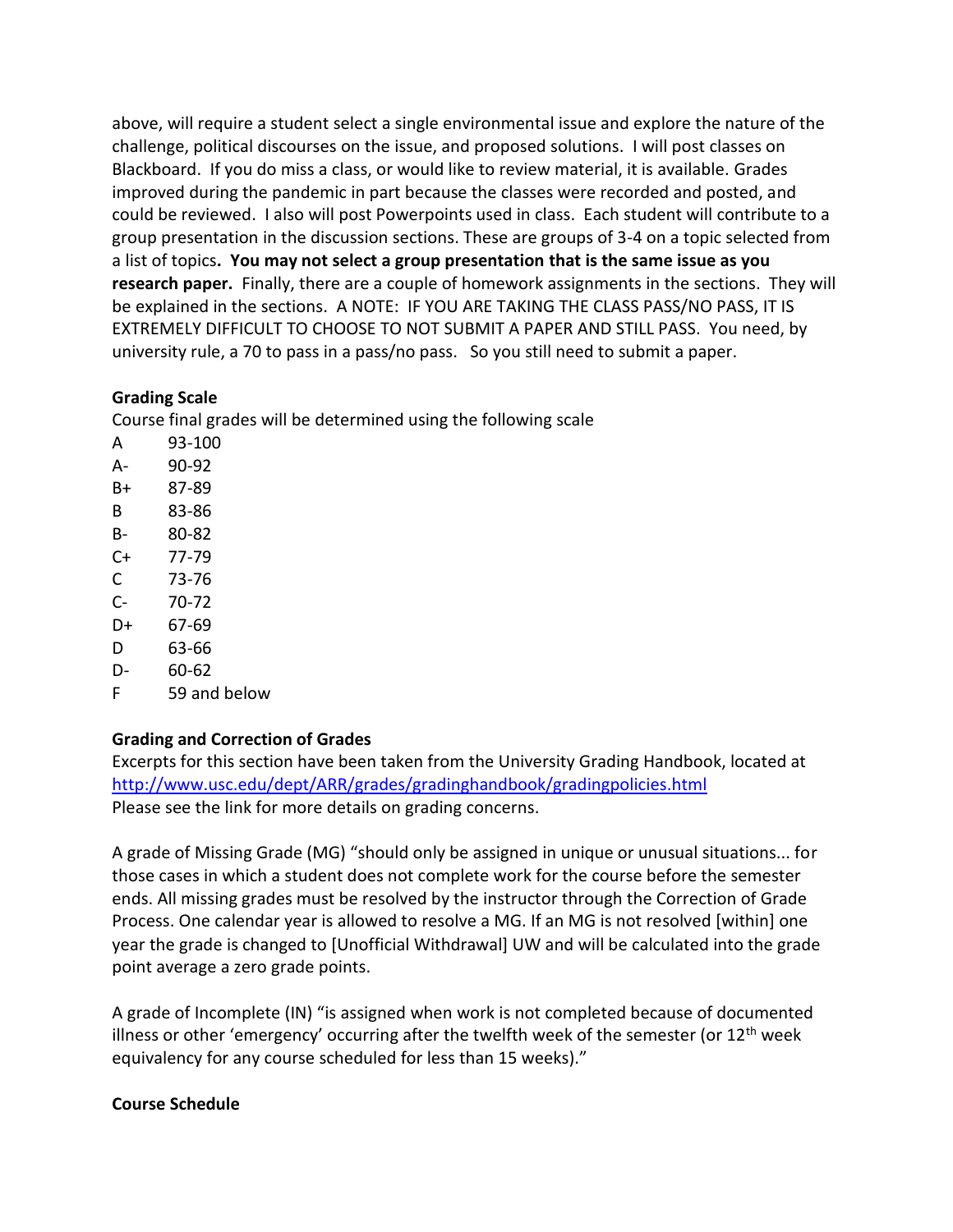**NOTE: This Syllabus is for both sections. A refers to Monday and Tuesday Lectures. B refers to Wednesday and Thursdays Lectures. DISC refers to discussion sections**

| Week                                                                                                                                                      | <b>Topic</b>                                                                                                    | <b>Readings</b>                                                                                                                                                                                                                           |
|-----------------------------------------------------------------------------------------------------------------------------------------------------------|-----------------------------------------------------------------------------------------------------------------|-------------------------------------------------------------------------------------------------------------------------------------------------------------------------------------------------------------------------------------------|
| Week 1: Aug 23-27                                                                                                                                         | Introductions, and what are                                                                                     | McKinney: Ch. 1, 3, 5                                                                                                                                                                                                                     |
| A: Introduction to<br><b>Environmental Issues</b>                                                                                                         | the most important<br>environmental issues we<br>face?                                                          |                                                                                                                                                                                                                                           |
| <b>B: Environmental</b><br>Norms, and what is<br>"Sustainability?"<br>Disc: Introductions,<br>and what are the most<br>important<br>environmental issues? | Norms in the International<br>System and in Domestic<br>Politics, and the relationship<br>between norms and law | McKinney, Chapter 6, 20                                                                                                                                                                                                                   |
| Week 2:Aug 30-Sept 3                                                                                                                                      |                                                                                                                 |                                                                                                                                                                                                                                           |
| A: Relationship<br>between Economics<br>and the Environment                                                                                               | Principles of the<br><b>International Political</b><br><b>Economy and Economic</b><br>Development               | McKinney, Chapter 19<br>Alexandra Lindenthal and Martin<br>Koch, "The Bretton Woods<br>Institutions and the<br>Environment: Organizational<br>Learning within the World Bank<br>and the International Monetary<br>Fund (IMF)." Blackboard |
| <b>B: Environmental</b><br><b>Negotiation Regimes</b>                                                                                                     | How is Cooperation Built on<br><b>Environmental Issues</b><br>Internationally?                                  | Porter, Brown, and Chasek,<br>Chapters 3 and 5, On<br><b>Blackboard</b>                                                                                                                                                                   |
| Disc: The evolution of<br>cooperation on<br>environmental<br>protection                                                                                   |                                                                                                                 |                                                                                                                                                                                                                                           |
| Week 3: Sept 6-10<br>A: No Class, Labor Day<br>(Monday) and Rosh Hashanah<br>(Tuesday)                                                                    |                                                                                                                 |                                                                                                                                                                                                                                           |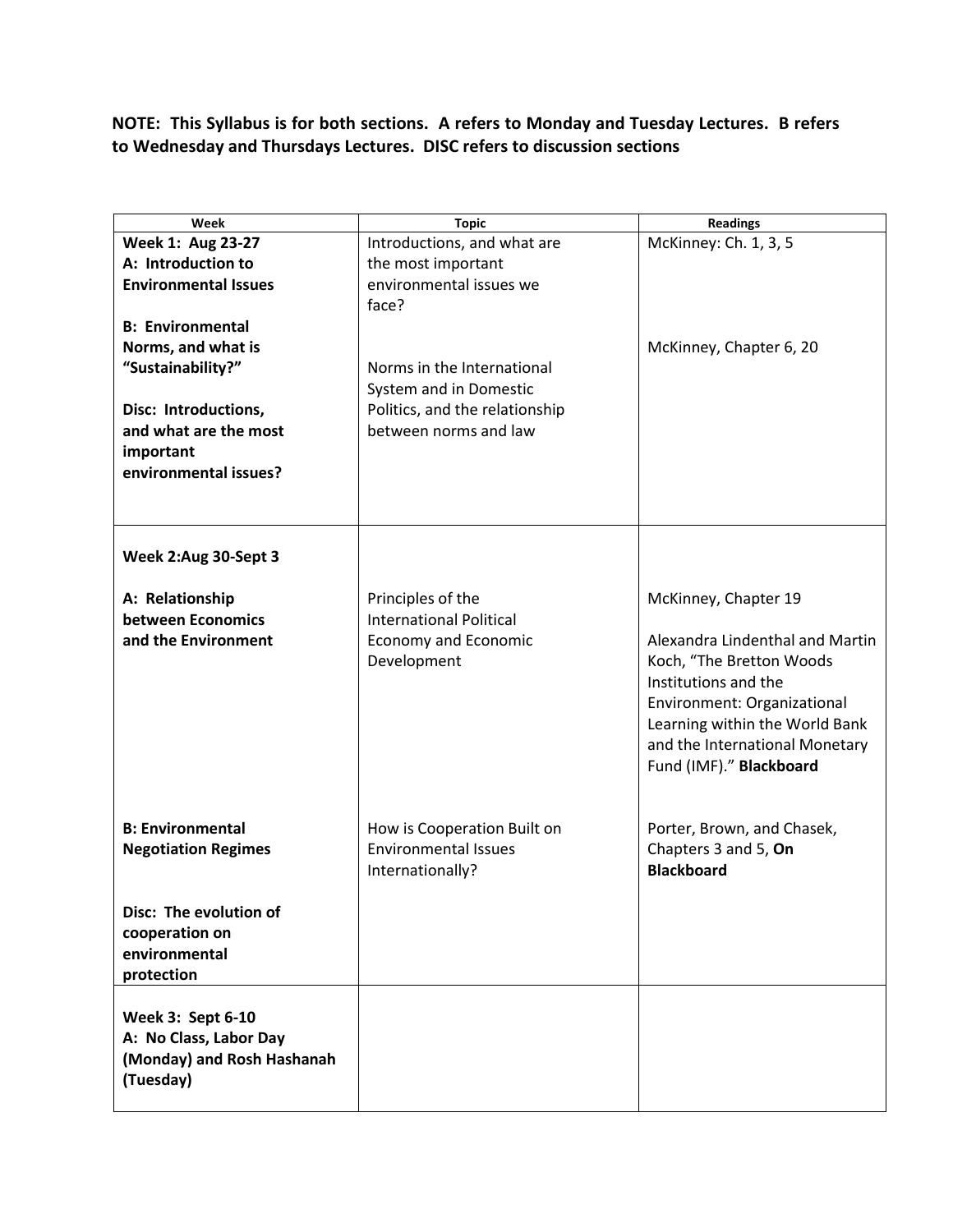| <b>B: The MDGs and SDGs</b>                                               | The role of the UN in developing                                                                                   | Kamau, Chasek, O'Connor,                                                                                                                                      |
|---------------------------------------------------------------------------|--------------------------------------------------------------------------------------------------------------------|---------------------------------------------------------------------------------------------------------------------------------------------------------------|
|                                                                           | sustainability norms                                                                                               | Chapters 5, 7 Blackboard                                                                                                                                      |
|                                                                           |                                                                                                                    | Scholars Circle Podcast: the<br>MDGs and the SDGs, link posted<br>on Blackboard                                                                               |
| <b>Disc: The Environmental</b><br><b>Justice movement</b>                 |                                                                                                                    | "Environmental Justice"<br><b>Blackboard</b>                                                                                                                  |
| Week 4: Sept 13-17<br>A: Climate Change and that<br>new IPCC horror story | Climate Change                                                                                                     | McKinney, Chapter 17                                                                                                                                          |
| <b>B</b> From Kyoto to Paris and<br>Glasgow                               | UN Negotiations on Climate and the<br>future of Climate Action                                                     | Chasek and Wagner,<br>From Kyoto to Paris<br><b>Blackboard</b>                                                                                                |
|                                                                           |                                                                                                                    | R Dean Hardy et al<br>"Racial Coastal<br>Formation: The<br>Environmental Injustice<br>of Colorblind Adaptation<br>Planning for Sea Level<br>Rise." Blackboard |
| Disc: The science of climate<br>change                                    |                                                                                                                    |                                                                                                                                                               |
| <b>Week 5: Sept 20-24</b><br>A: Traditional Energy<br><b>Sources</b>      | Energy sources and<br>infrastructures: the Pros and<br>Cons of each energy source<br>available and future research | McKinney, Chapter 7                                                                                                                                           |
| <b>B:Alternative Energy</b><br><b>Sources</b>                             |                                                                                                                    | McKinney, Ch 8                                                                                                                                                |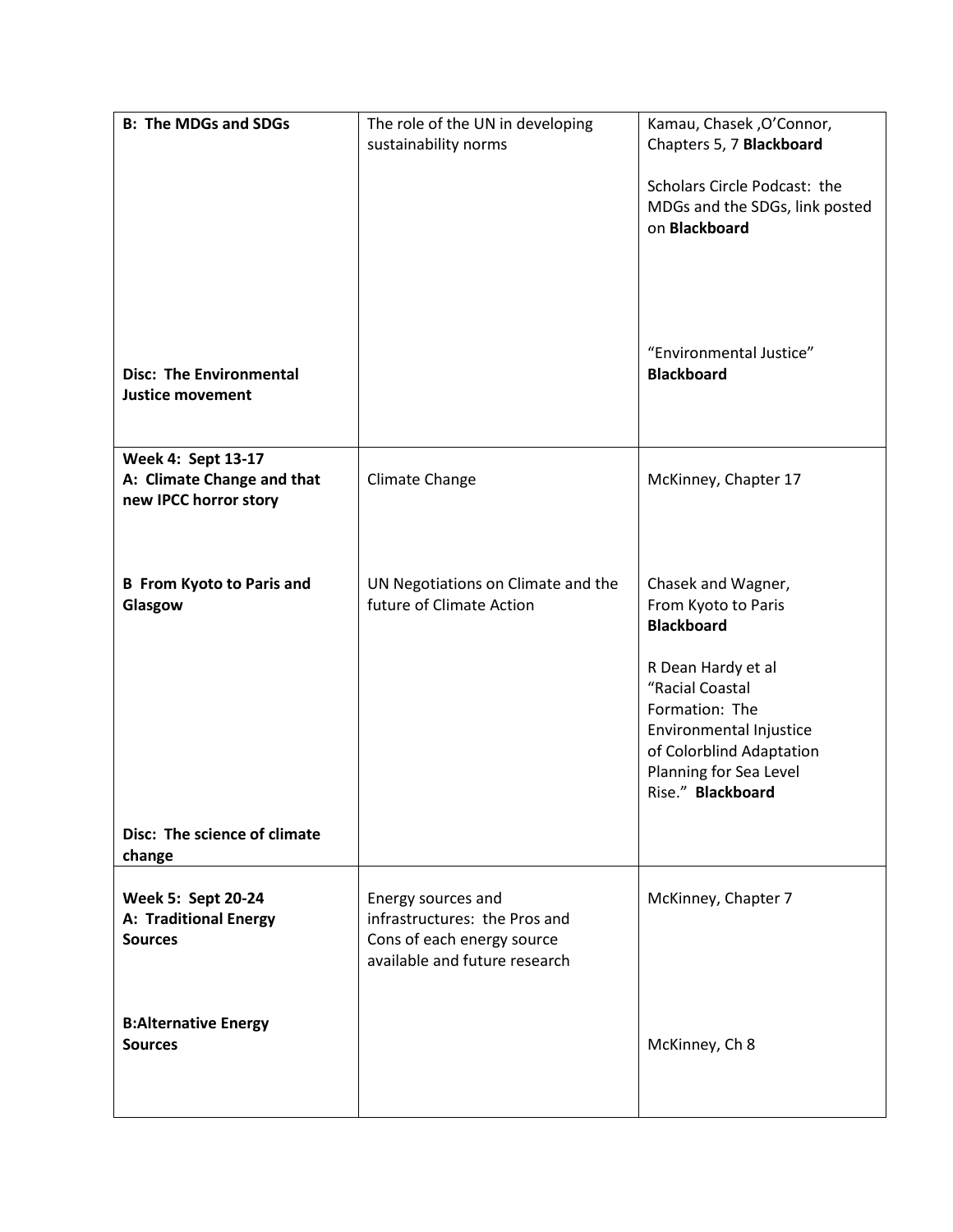| <b>Disc: Energy Sources</b>     |                           |                                                     |
|---------------------------------|---------------------------|-----------------------------------------------------|
| <b>Pros and Cons Exercise/</b>  |                           |                                                     |
| Homework due the                |                           |                                                     |
| next week                       |                           |                                                     |
| Week 6: Sept 27-30              |                           |                                                     |
|                                 |                           |                                                     |
| A: Mining and Drilling          | The environmental hazards | McKinney Chapter 10                                 |
|                                 | of mining and drilling.   |                                                     |
|                                 |                           |                                                     |
|                                 |                           |                                                     |
| <b>B: Arctic Drilling and</b>   | The threats and           | Robert Harriss, "Arctic                             |
| <b>Navigation</b>               | opportunities of mining   | Offshore Oil"                                       |
|                                 | operations in the Arctic  | <b>Blackboard</b>                                   |
|                                 |                           |                                                     |
|                                 |                           |                                                     |
| Disc: The science of            |                           |                                                     |
| mining and the                  |                           |                                                     |
| environmental risks             |                           |                                                     |
| <b>Week 7: Oct 4-8</b>          |                           |                                                     |
|                                 |                           |                                                     |
| A: Population and               | Population                | McKinney Chapter 2                                  |
| Overpopulation                  |                           |                                                     |
|                                 |                           |                                                     |
|                                 |                           |                                                     |
|                                 |                           |                                                     |
|                                 |                           |                                                     |
| <b>B: Urbanization</b>          | Urbanization              | Stephen Cohen, "The                                 |
|                                 |                           | Sustainable City" Chapters 2-3<br><b>Blackboard</b> |
|                                 |                           |                                                     |
|                                 |                           | Jennifer Wolch et al, "Urban                        |
|                                 |                           | Green Space, Public Health, and                     |
|                                 |                           | Environmental Justice"<br><b>Blackboard</b>         |
|                                 |                           |                                                     |
|                                 |                           |                                                     |
| <b>Disc: Midterm Review</b>     |                           |                                                     |
|                                 |                           |                                                     |
| Week 8: Oct 11-15               |                           |                                                     |
|                                 |                           |                                                     |
| A: Mid-term                     |                           |                                                     |
|                                 |                           |                                                     |
| <b>B: No Class, Fall Recess</b> |                           |                                                     |
|                                 |                           |                                                     |
|                                 |                           |                                                     |
|                                 |                           |                                                     |
|                                 |                           |                                                     |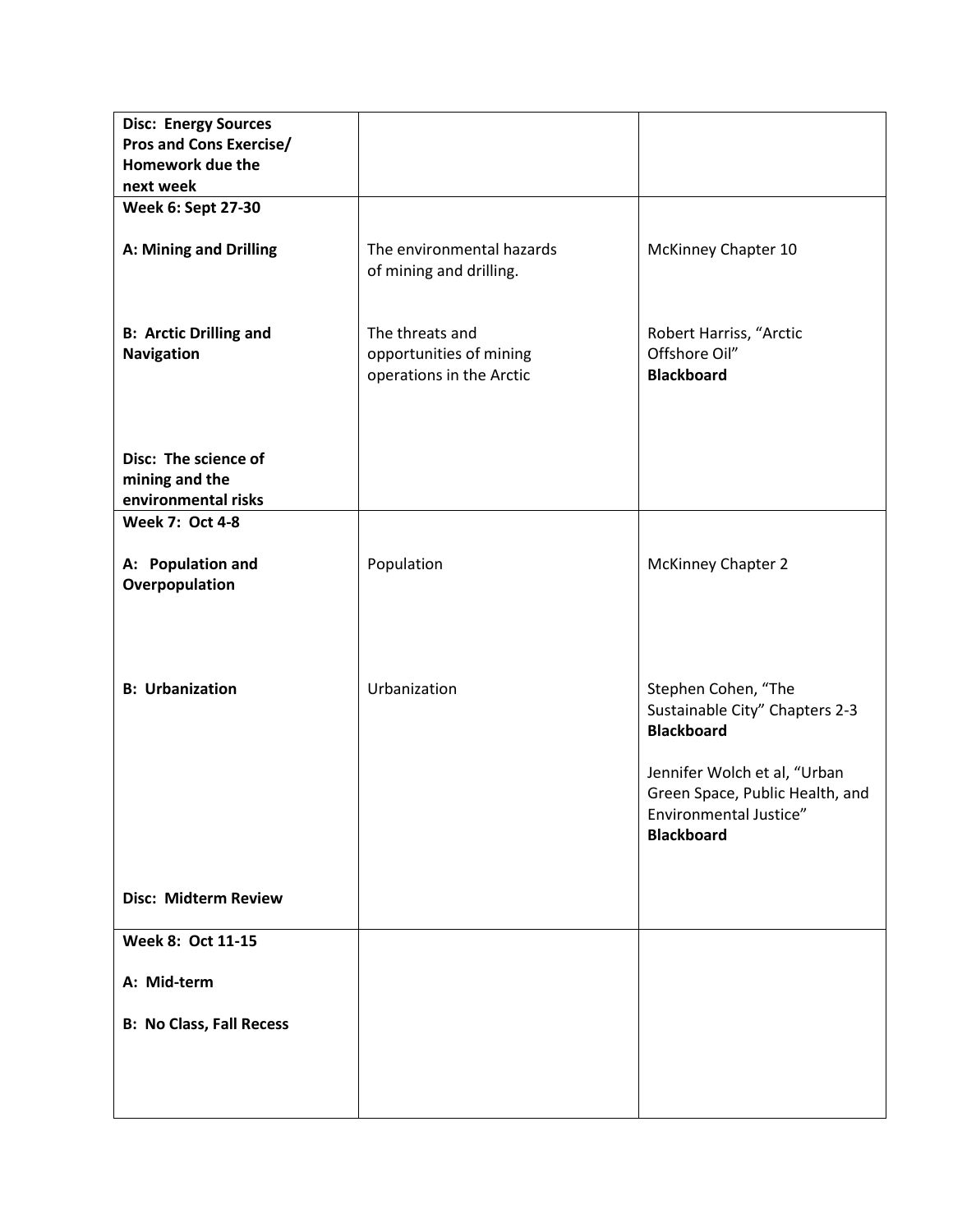| Week 9: Oct 18-22                                                                                            |                                                                    |                                                                                                                                                                               |
|--------------------------------------------------------------------------------------------------------------|--------------------------------------------------------------------|-------------------------------------------------------------------------------------------------------------------------------------------------------------------------------|
| A: Endangered Species                                                                                        | <b>Endangered Species and</b><br>some thoughts on Animal<br>Rights | McKinney, Chapter 11<br>Rosalind Reeve, "Wildlife Trade,<br>sanctions and compliance:<br>Lessons from the CITES regime."<br>International Affairs, 2006.<br><b>Blackboard</b> |
| <b>B: Biodiversity</b><br>Disc: The Ecological and<br><b>Geological Challenges of</b><br><b>Biodiversity</b> | Biodiversity                                                       | McKinney, Chapter 4                                                                                                                                                           |
| Week 10: Oct 25-29                                                                                           |                                                                    |                                                                                                                                                                               |
| A: Desertification<br><b>B: Air Pollution</b>                                                                | <b>Desertification</b><br>Air Pollution-the Problem<br>of Smog     | Lindsay Stringer, "Can the UN<br><b>Convention to Combat</b><br>Desertification guide sustainable<br>use of the<br>world's soils?" Blackboard<br>McKinney Chapter 16          |
| Disc: The science of soil<br>degredation                                                                     |                                                                    |                                                                                                                                                                               |
| <b>Week 11: Nov 1-5</b>                                                                                      |                                                                    |                                                                                                                                                                               |
| A: Deforestation                                                                                             | <b>Deforestation</b>                                               | McKinney, Chapter 12                                                                                                                                                          |
| <b>B: Trash</b>                                                                                              | Trash and Waste, Reduce,<br>Reuse, Recycle                         | McKinney Chapter 18                                                                                                                                                           |
| <b>Disc: The scientific</b><br>value of forests                                                              |                                                                    |                                                                                                                                                                               |
| <b>Week 12: Nov 8-12</b>                                                                                     |                                                                    |                                                                                                                                                                               |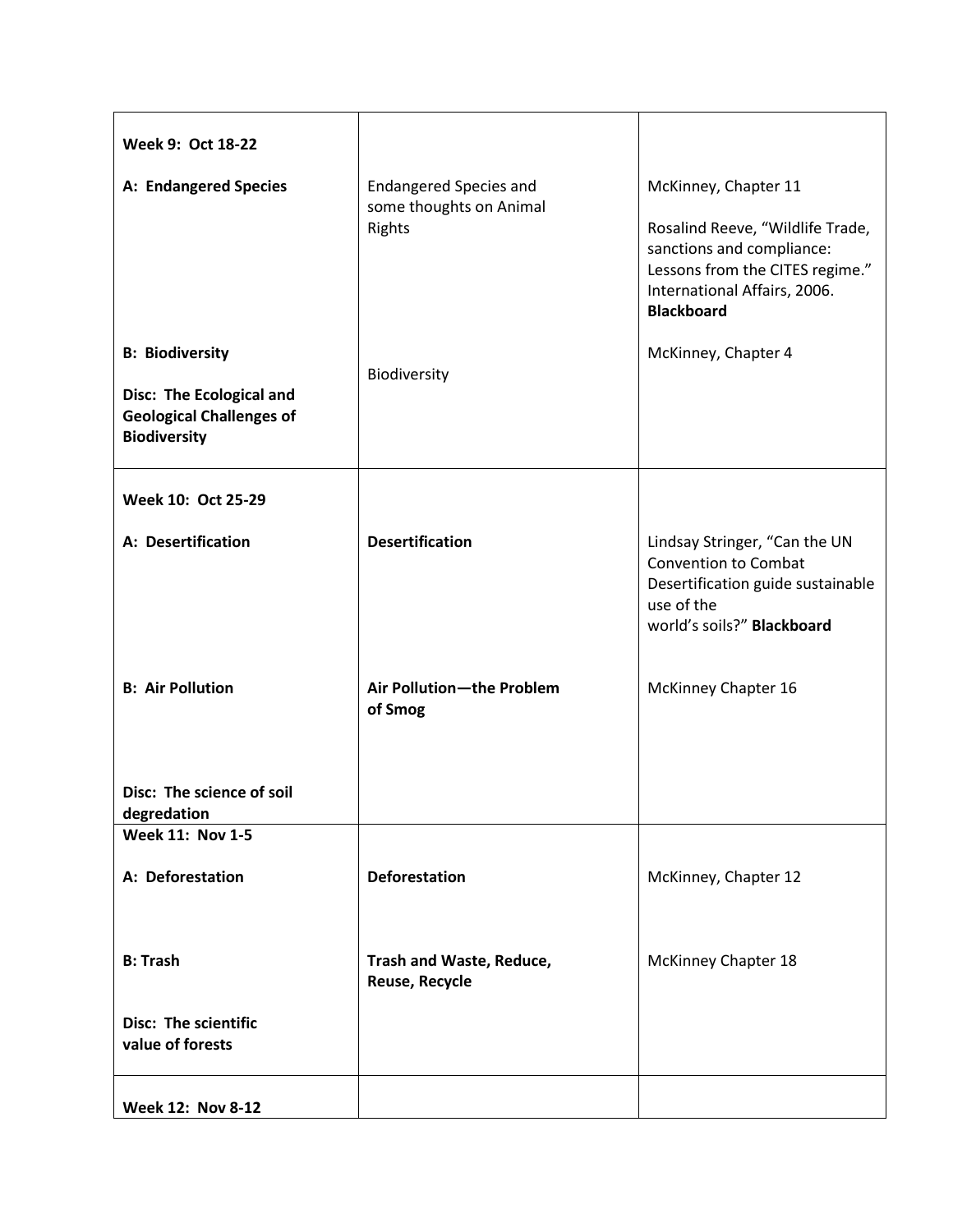| A: Agriculture and<br><b>Agribusiness</b>                          | <b>Agriculture and Agribusiness</b>                   | <b>McKinney Chapter 13</b>                                                                                                                   |
|--------------------------------------------------------------------|-------------------------------------------------------|----------------------------------------------------------------------------------------------------------------------------------------------|
| B: GMOs, Hormones,<br>and new ways to<br>produce food              | <b>The GMOs Debate</b>                                | "No Scientific Consensus<br>on GMOs" Blackboard                                                                                              |
|                                                                    |                                                       | "Arguments For and<br>Against GMOs"<br><b>Blackboard</b>                                                                                     |
| Disc: Media and                                                    |                                                       | Sheldon Krimsky<br>"Labelling GMOs"<br><b>Blackboard</b>                                                                                     |
| <b>Environmental Issues,</b><br>an exercise on bias as<br>homework |                                                       | Maria Armoudian, Kill<br>the Messenger: The<br>Media's Role in the Fate<br>of the World. Chapter<br>11. Blackboard                           |
|                                                                    |                                                       |                                                                                                                                              |
| Week 13: Nov 15-19:                                                |                                                       |                                                                                                                                              |
| A: Ocean Health                                                    | Ocean Health, Plastics and<br>the great Garbage Patch | McKinney Chapter 15<br><b>Marcus Howard "Plastic</b><br>Pollution" Blackboard<br>Daniel Cressey, "The<br>Plastic Ocean"<br><b>Blackboard</b> |
| <b>B: Freshwater Access</b>                                        | <b>Freshwater Health</b>                              | McKinney, Chapter 9<br>"The Future of the Aral<br>Sea" Blackboard<br>"Dessication of the Aral<br>Sea" Blackboard                             |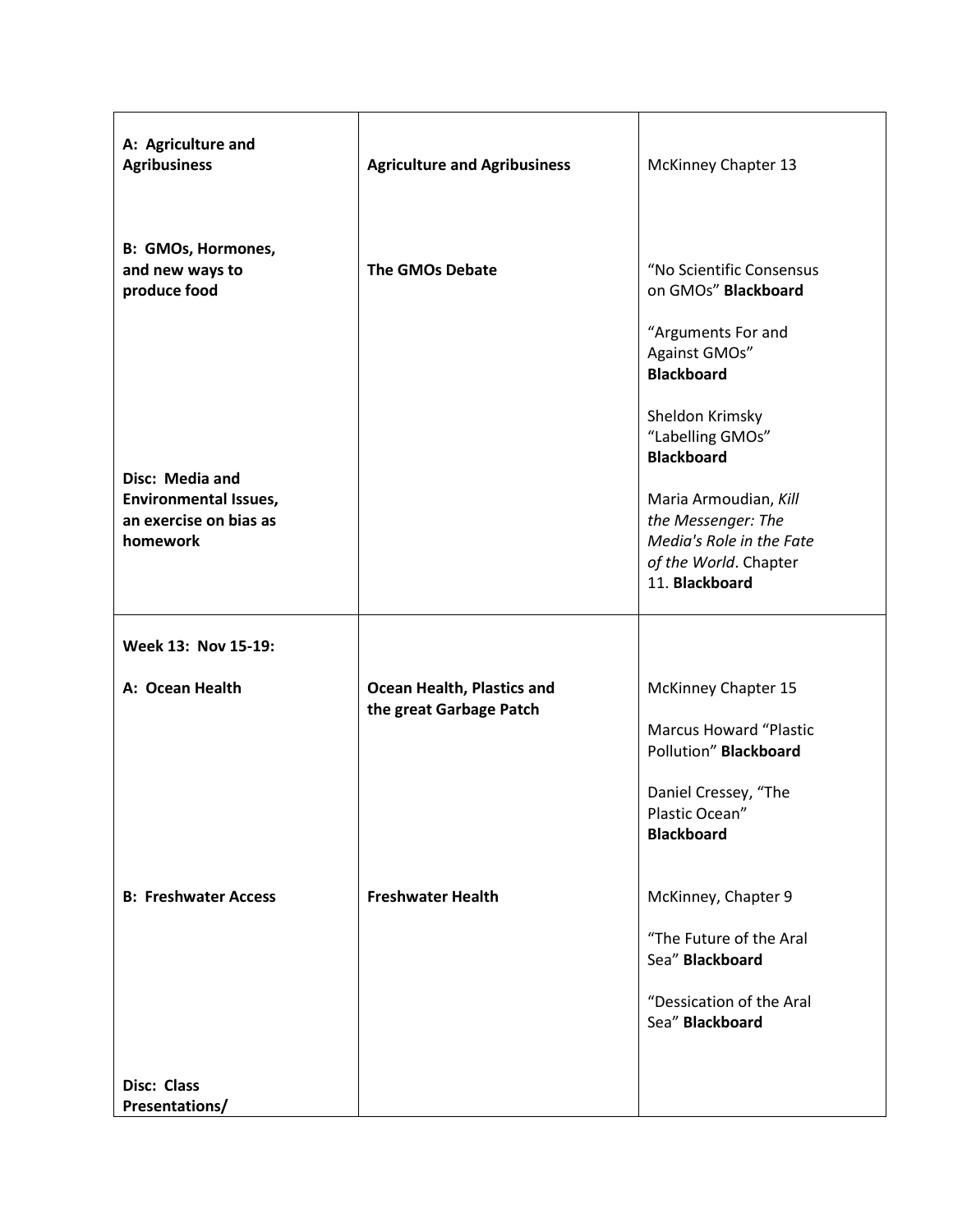| homework due                                                                 |                                                                                                 |                                                                                                                                                                                                                                                                                                                          |
|------------------------------------------------------------------------------|-------------------------------------------------------------------------------------------------|--------------------------------------------------------------------------------------------------------------------------------------------------------------------------------------------------------------------------------------------------------------------------------------------------------------------------|
| <b>Week 14: Nov 22-26</b>                                                    |                                                                                                 |                                                                                                                                                                                                                                                                                                                          |
| A: Personal Care<br><b>Products and</b><br><b>Toxicology</b>                 | <b>Environmental Issues and</b><br><b>Health</b>                                                | McKinney Chapter 14                                                                                                                                                                                                                                                                                                      |
| <b>PAPERS DUE IN CLASS</b>                                                   |                                                                                                 |                                                                                                                                                                                                                                                                                                                          |
| <b>B: No Class,</b><br><b>Thanksgiving</b>                                   |                                                                                                 |                                                                                                                                                                                                                                                                                                                          |
| <b>No Discussion Sections,</b><br><b>Thanksgiving Holiday</b>                |                                                                                                 |                                                                                                                                                                                                                                                                                                                          |
| <b>Week 15: Nov 29-Dec 3</b>                                                 |                                                                                                 |                                                                                                                                                                                                                                                                                                                          |
| A: The Future of<br>Sustainability in light of<br><b>COVID</b>               | <b>Sustainability and Global</b><br>Action, and what we can<br>learn from the pandemic<br>times | Cawthorn et al "The future of<br>Sustainability in the Context of<br>Covid-19" Blackboard<br>Oliver Taherzadeh, "Promise of<br>Green Economic Recover Post-<br>Covid" Blackboard<br>Sophie Atwood and Cother<br>Hajar, "How Will the Covid-19<br>Pandemic Shape the Future of<br>Meat Consumption?"<br><b>Blackboard</b> |
| <b>B: The Efficacy of Straw</b><br><b>Bans and Small Acts</b><br>Disc: Group | <b>Think Global but Act Local</b>                                                               | "Straw Bans Seen as Tackling a<br>Plastic Gateway" Blackboard<br>Stan Cox, "The Green New Deal<br>and Beyond" Blackboard                                                                                                                                                                                                 |
| <b>Presentations</b><br><b>VOLUNTARY REVIEW</b><br><b>SESSION!</b>           |                                                                                                 |                                                                                                                                                                                                                                                                                                                          |
| Dec 6, 8:30 am<br>Dec 7, 11:00 am                                            |                                                                                                 |                                                                                                                                                                                                                                                                                                                          |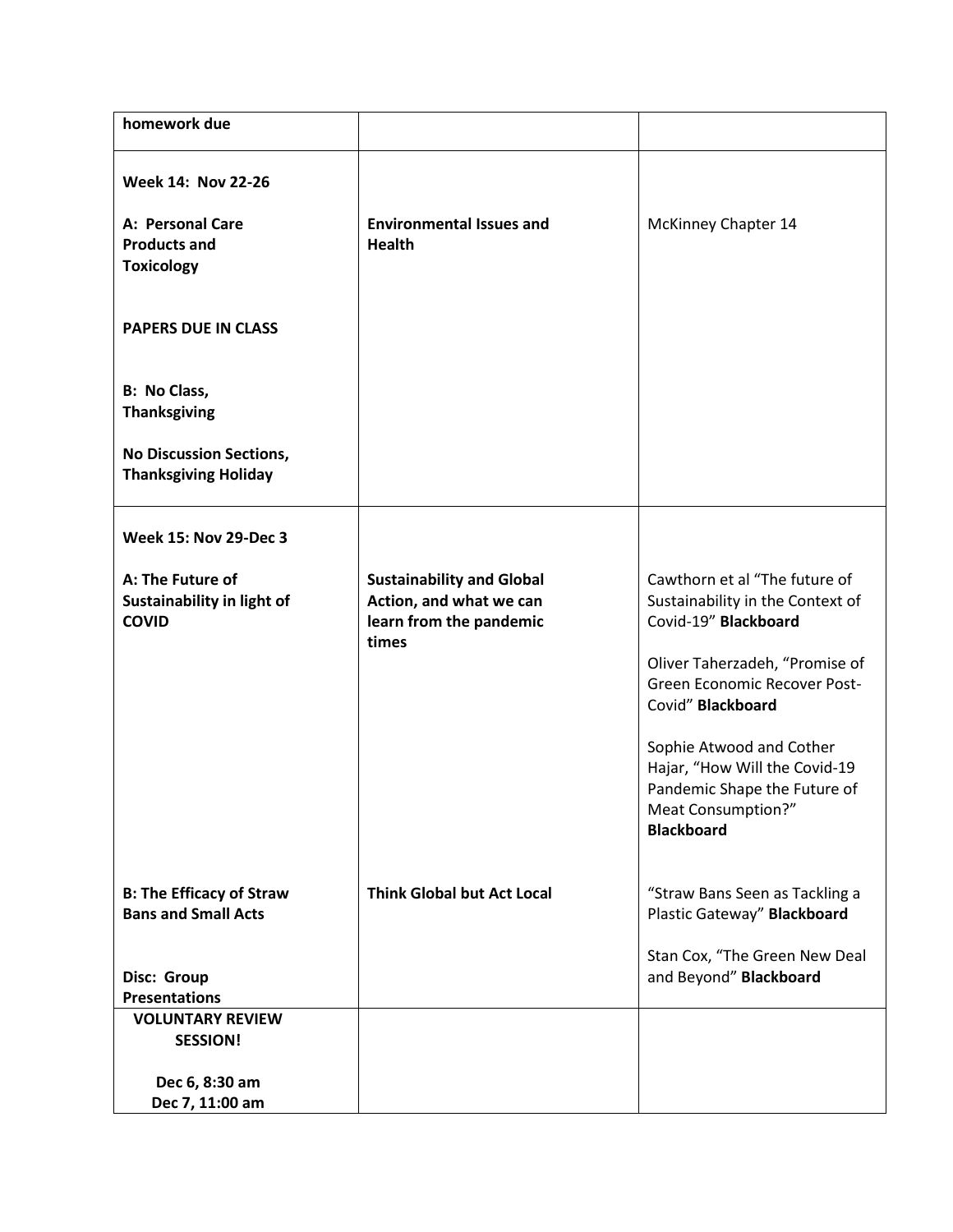| <b>FINAL EXAM!</b>         |  |
|----------------------------|--|
| <b>Monday Lecture:</b>     |  |
| <b>Wednesday, December</b> |  |
| 8, 8 AM-10:00 AM           |  |
|                            |  |
| <b>Tuesday Lecture:</b>    |  |
| Tuesday, December 14,      |  |
| $8:00$ AM $-$ 10:00 AM     |  |

#### **Support Systems**

*Student Counseling Services (SCS) - (213) 740-7711 – 24/7 on call* 

Free and confidential mental health treatment for students, including short-term psychotherapy, group counseling, stress fitness workshops, and crisis intervention. https://engemannshc.usc.edu/counseling/

*National Suicide Prevention Lifeline - 1-800-273-8255* 

Provides free and confidential emotional support to people in suicidal crisis or emotional distress 24 hours a day, 7 days a week. http://www.suicidepreventionlifeline.org

*Relationship & Sexual Violence Prevention Services (RSVP) - (213) 740-4900 - 24/7 on call* 

Free and confidential therapy services, workshops, and training for situations related to genderbased harm. https://engemannshc.usc.edu/rsvp/

*Sexual Assault Resource Center* 

For more information about how to get help or help a survivor, rights, reporting options, and additional resources, visit the website: http://sarc.usc.edu/

*Office of Equity and Diversity (OED)/Title IX compliance – (213) 740-5086* 

Works with faculty, staff, visitors, applicants, and students around issues of protected class. https://equity.usc.edu/

*Bias Assessment Response and Support* 

Incidents of bias, hate crimes and microaggressions need to be reported allowing for appropriate investigation and response. https://studentaffairs.usc.edu/bias-assessmentresponse-support/

*Student Support & Advocacy – (213) 821-4710* 

Assists students and families in resolving complex issues adversely affecting their success as a student EX: personal, financial, and academic. https://studentaffairs.usc.edu/ssa/ *Diversity at USC – https://diversity.usc.edu/* 

Tabs for Events, Programs and Training, Task Force (including representatives for each school), Chronology, Participate, Resources for Students

*USC Department of Public Safety – UPC: (213) 740-4321 24-hour emergency or to report a crime.*  Provides overall safety to USC community. [dps.usc.edu](http://dps.usc.edu/)

#### **Academic Conduct**

USC seeks to maintain an optimal learning environment. Students are expected to submit original work. They have an obligation both to protect their own work from misuse and to avoid using another's work as their own. All students are expected to understand and abide by the principles of academic honesty outlined in the University Student Conduct Code (see University Governance, Section 11.00) of SCampus (www.usc.edu/scampus or [http://scampus.usc.edu\).](http://scampus.usc.edu)/) The recommended sanctions for academic integrity violations can be found in Appendix A of the Student Conduct Code.